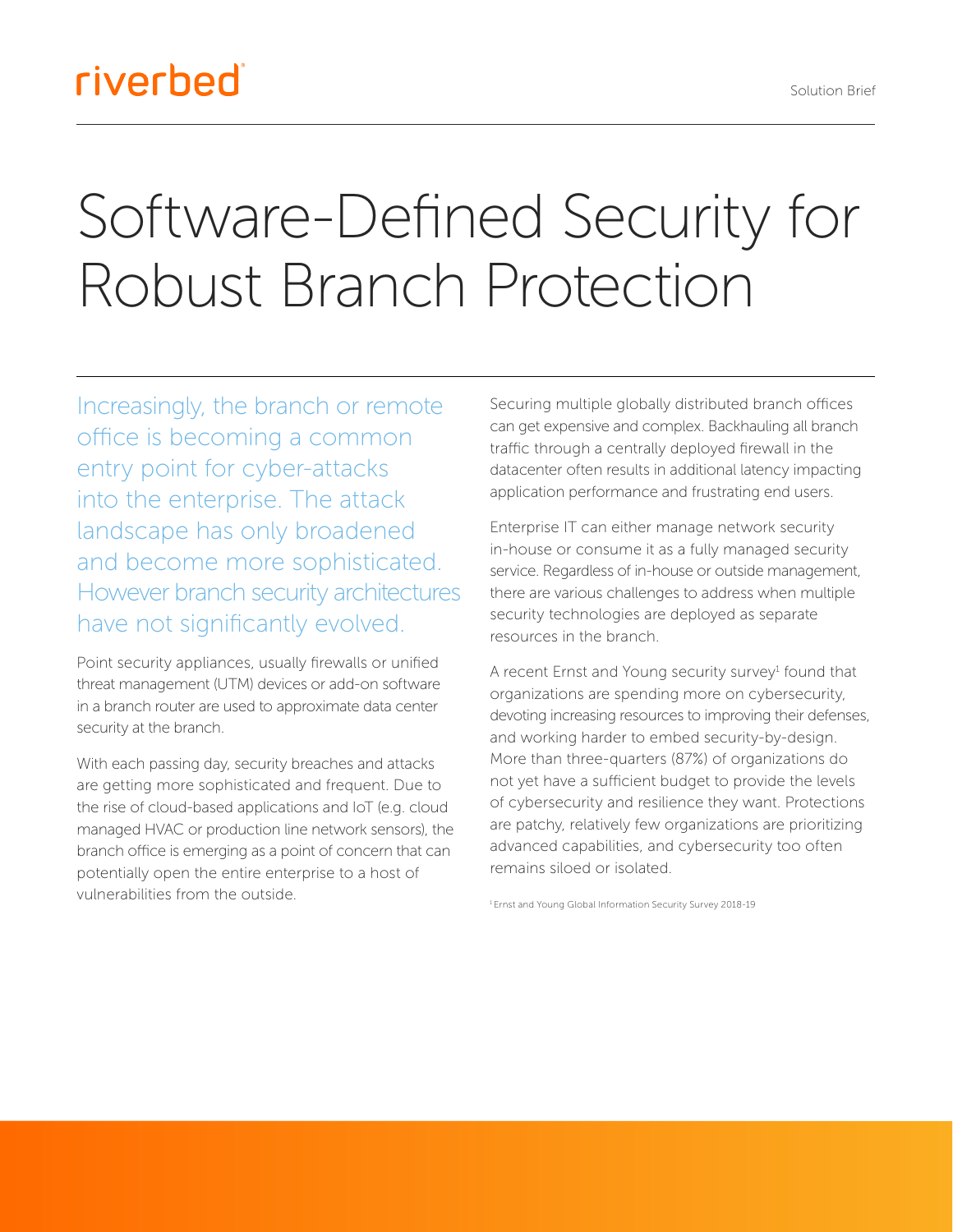

#### Enterprise Security Challenges with Legacy WAN

The legacy branch office network is increasingly becoming the most plausible target for cyber-criminals. The typical branch has evolved to become the hub of major digital services for both business productivity and customer services. Businesses across multiple industries are adopting direct internet access (DIA) to facilitate multi-cloud services. Branch offices are hubs of activity, especially in the banking, financial services, retail and manufacturing industries.

While disruptive technologies, like the cloud and IoT, have broadened the attack surface, branch security architectures have not evolved at a similar pace. Juggling between users demanding faster and more effective ways to access business applications, and legacy WAN architectures that are unable to keep pace with real-time enterprise demands, IT teams are battling a broad set of challenges:

### Cloud, IoT and the Public Internet:

The use of cloud-based services, SaaS adoption and IoT devices have increased dependence on public internet connectivity. Backhauling branch traffic to the corporate data center is counter-productive, and the latency impacts application performance. Additionally, different branch locations, office sizes and the type of applications the users work with, may require different connectivity types (e.g. internet vs. MPLS vs. hybrid).

The public internet is not secure enough for mission critical business applications. There are different security requirements per application, depending on where they are being accessed, and over what type of connectivity.

This adds significant complexity when using traditional security appliances to create a standard branch security model.

#### Complexity and Cost:

The branch office network landscape is complex. There are diverse systems and a variety of security technologies that, over time, have made their way into the branch. Cloud and IoT have added yet another layer of complexity.

Creating and implementing a security strategy for disparate systems and multiple hardware devices is expensive and requires a lot of time and resources. Procuring, deploying and managing point devices for different layers of security at locations without IT/ security expertise, often results in very high Capex and Opex. Not to mention – the more complex the system, the more difficult it becomes to monitor, manage, maintain and secure against potential vulnerabilities.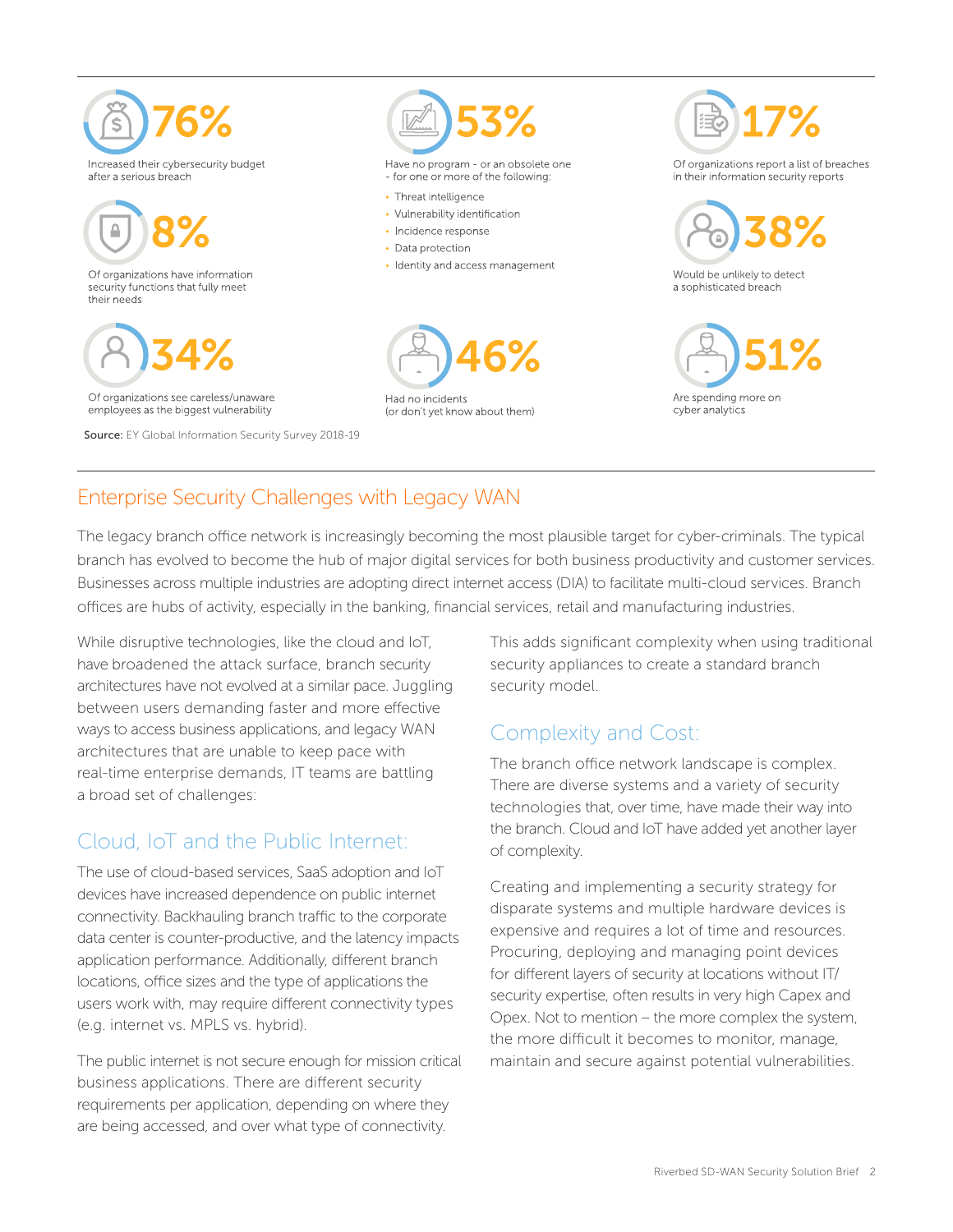#### Lack of Visibility:

Most branches currently use a range of connectivity solutions (MPLS, LTE, broadband). Then, there is an array of hardware and software components sitting atop this connectivity layer. Due to this diversity, third-party network monitoring tools often fall short in providing a unified and coherent picture of the networks in real-time. As a result, most organizations end up discovering a breach or an anomaly way after its onslaught. And as most security experts will testify, timely detection and remedial action is critical to minimize the impact of a security breach.

#### Decentralized Architecture:

Time-to-remediate is critical in the event of a security breach. Every minute lost gives the invader an edge and advantage to strengthen their attack. A centralized management console enables IT teams to dynamically apply role-based access, enforce security policies and configurations per application and centrally manage the security configurations around its applications and networks.

#### Riverbed® Software-Defined Security

While the issues with branch security are very real, emerging approaches can offset many of these challenges. Software-defined technology can significantly improve the deployment and management of security at the branch.

A core element of Riverbed® SteelConnect™ EX WAN-edge solution is the ability to "software-define" security functions and operations (e.g. policy creation and enforcement). Our software-defined security architecture provides greatest flexility to deploy various advanced security functions on-demand within the SteelConnect EX platform or service chain with on-prem or cloud-based 3rd party security services.

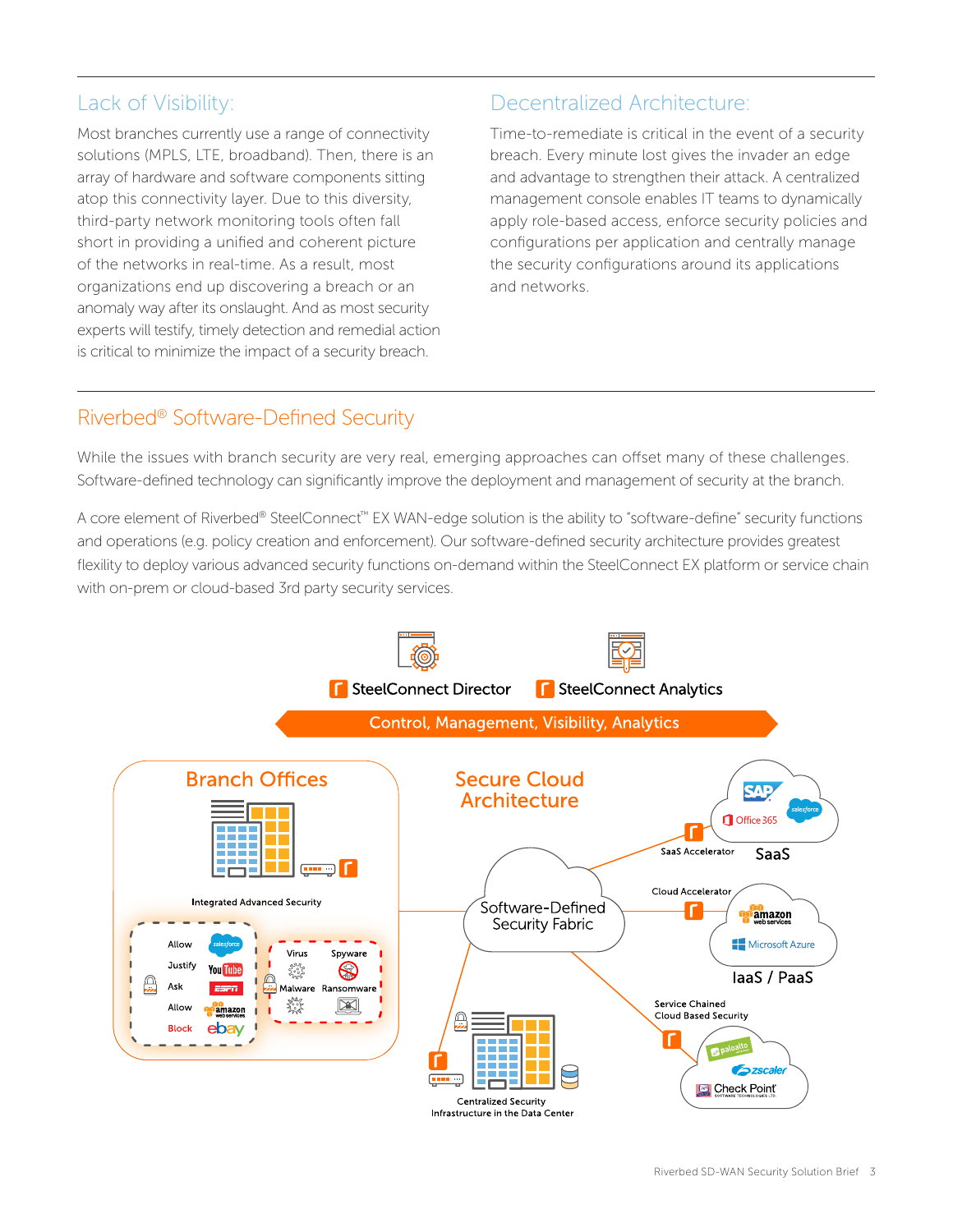Here are the key features of Riverbed's SteelConnect EX that help enhance branch security:

#### Flexible and Distributed Security Services **Architecture**

IT teams can decide where to run each layer of required security – either on-premises in the branch office, or centrally in the data center or in the cloud. For example, compute-intensive services such as malware sandboxing, intrusion prevention (IPS) and AV filtering can be run centrally, while key branch services like firewall and secure web gateway, can be run locally, with the overall set of layered security services defined with a simple policy template.

#### Contextually Aware Security Fabric

A key aspect of Riverbed's software-defined security is the contextual intelligence and awareness of users, devices, sites, circuits and clouds; enabling robust and dynamic policies to achieve a multi- layered security posture. For example, IT teams can deploy contextual network and security policies for specific users and devices, like anti-virus and URL-filtering, when utilizing certain site-to-site or internet links. IT security teams can set unique security policies, differentiated services or security service-chains for guest access, corporate access and partner access networks at the branch. This enables the enterprise to meet business security and compliance policies—all with a single unified software platform.

#### **Elasticity**

With a software-based model, IT teams can easily and dynamically scale capacity without having to replace proprietary security appliances. For example, a branch firewall can be doubled in capacity in minutes either automatically or using commands from the central provisioning portal, without a truck roll or firewall appliance swap-out.

#### Centralized and Automated Operations

One of the biggest benefits of software-defined security is that it delivers services from a single point of control, avoiding the need for on-site skilled personnel. Services can be deployed, and capacity can be increased without any on-site presence, hardware refreshes or manual provisioning. Also, if a site(s) requires a different set of security functions, it can be serviced individually from a single management portal within a few minutes instead of hours or days.

#### World-Class Security with Service Chaining

Riverbed provides IT teams the greatest flexibility to deploy advanced security on-demand. Organizations can pick and choose security services from advanced security integrated within SteelConnect EX, centralized security infrastructure in the data center and/or 3rd party cloud-based security solutions with flexible service chaining.

#### Up-to-date Protection

Riverbed continuously monitors for new security threats to identify and eliminate potential vulnerabilities. Riverbed collects intelligence from multiple sources (internet resources, commercial feeds such as TELUS and internal research) to keep track of the latest viral outbreaks and emerging threats. By continuously updating the threat libraries and automating the updates, Riverbed insulates its customers from attacks.

Riverbed's SD-WAN solution was built from the ground up, fully programmable and automated, and with integrated security, not as just another added feature or external bolt-on service. Security is an integral part of the Riverbed's software technology.

To learn more about Riverbed secure SD-WAN, visit [riverbed.com/enterprise-sdwan](https://www.riverbed.com/products/steelconnect/steelconnect-ex.html).